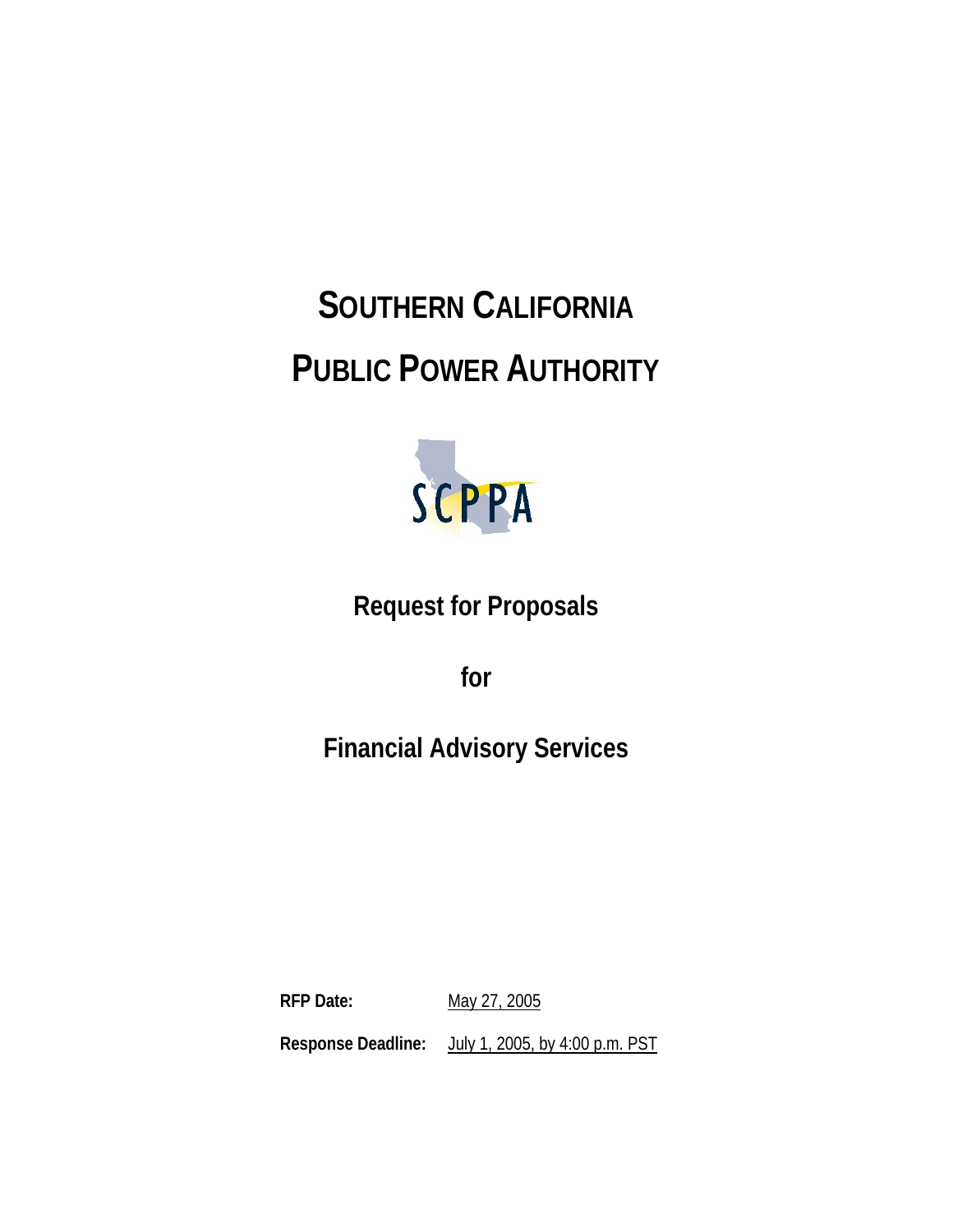# **2005 FINANCIAL ADVISOR RFP**

### **PROCESS TIMELINE**

| Review RFP at FCM                                                 | 2-May      |
|-------------------------------------------------------------------|------------|
| <b>Finalize RFP</b>                                               | 9-May      |
| Run ad in Bond Buyer and LA Business Journal / Post SCPPA website | 20-May     |
| Mail RFP to interested firms                                      | 27-May     |
| Deadline for receipt of RFP's                                     | $1$ -Jul   |
| Distribute proposals to FCM / Selection Team                      | 8-Jul      |
| Develop short-list of respondents                                 | $15 -$ Jul |
| Notify respondents to be interviewed                              | $18 -$ Jul |
| Interviews by FCM (week of)                                       | $25 -$ Jul |
| Finance Committee - recommendation for Board Approval             | 1-Aug      |
| Negotiate agreement                                               | 5-Aug      |
| Seek Board approval for agreement                                 | 18-Aug     |
| Notify firms of selection results                                 | 19-Aug     |
| Effective date of new contract                                    | 1-Oct      |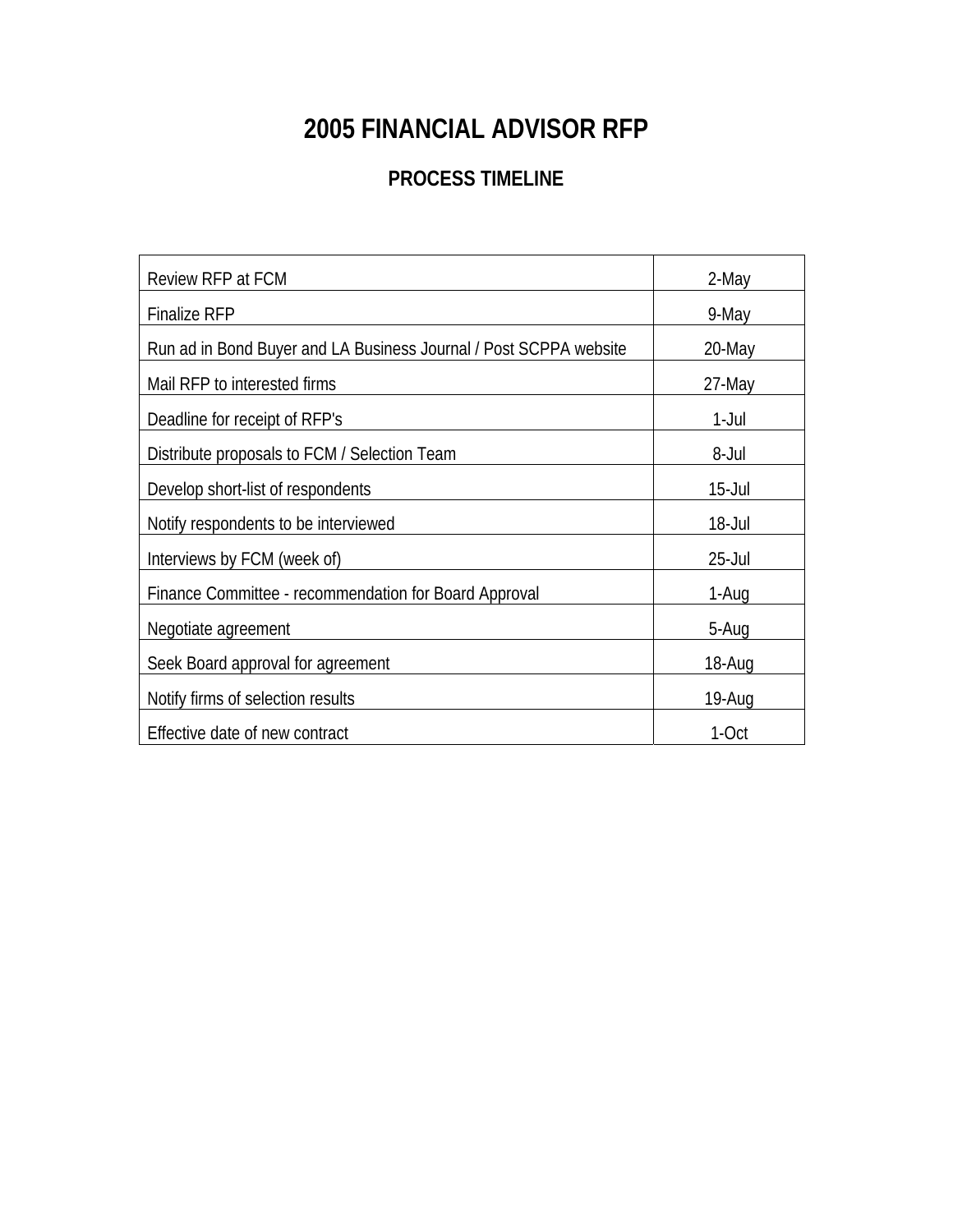# **SOUTHERN CALIFORNIA PUBLIC POWER AUTHORITY REQUEST FOR PROPOSALS FOR FINANCIAL ADVISORY SERVICES**

The Southern California Public Power Authority (Authority) is soliciting proposals from qualified firms to provide financial advisory services.

The Authority intends to enter into an agreement with a qualified firm offering financial advisory services during the period October 1, 2005, through June 30, 2007. The agreement would be subject to termination by either party upon thirty days' written notice. SCPPA may extend the agreement beyond June 30, 2007, with the consent of the selected financial advisory firm.

The Authority, a joint powers authority and a public entity organized under the laws of the State of California, was created pursuant to the Government Code of California and a Joint Powers Agreement for the purpose of planning and financing, as well as development, acquisition, construction, operation and maintenance of projects for the generation or transmission of electric energy. Membership consists of eleven cities and one irrigation district which supply electric energy in Southern California.

During the period of the agreement, new money financings may include generation and transmission facilities and natural gas resources. The Authority also desires to continue to reduce Project costs and to help its members maintain their competitive position in the electric industry. The Authority is authorized to issue revenue bonds on a competitive or negotiated basis, in fixed or in variable rate form.

The firm selected to be the Authority's independent Financial Advisor will be precluded from underwriting the Authority's securities. However, the firm selected may purchase and sell obligations of the Authority in the secondary market.

#### **SCOPE OF WORK**

The Authority reserves the right to engage the services of an independent pricing agent in negotiating sales of its securities and/or terms and conditions of swaptions or swaps. The firm selected will be required to provide the following base level services and other general advisory services as may be requested from time to time:

1. Assist the Authority in updating and implementing strategies, plans, and policies. This includes analyzing short-term, intermediate, long-term financing options, and ongoing surveys of the financial activities of public and private electric utilities.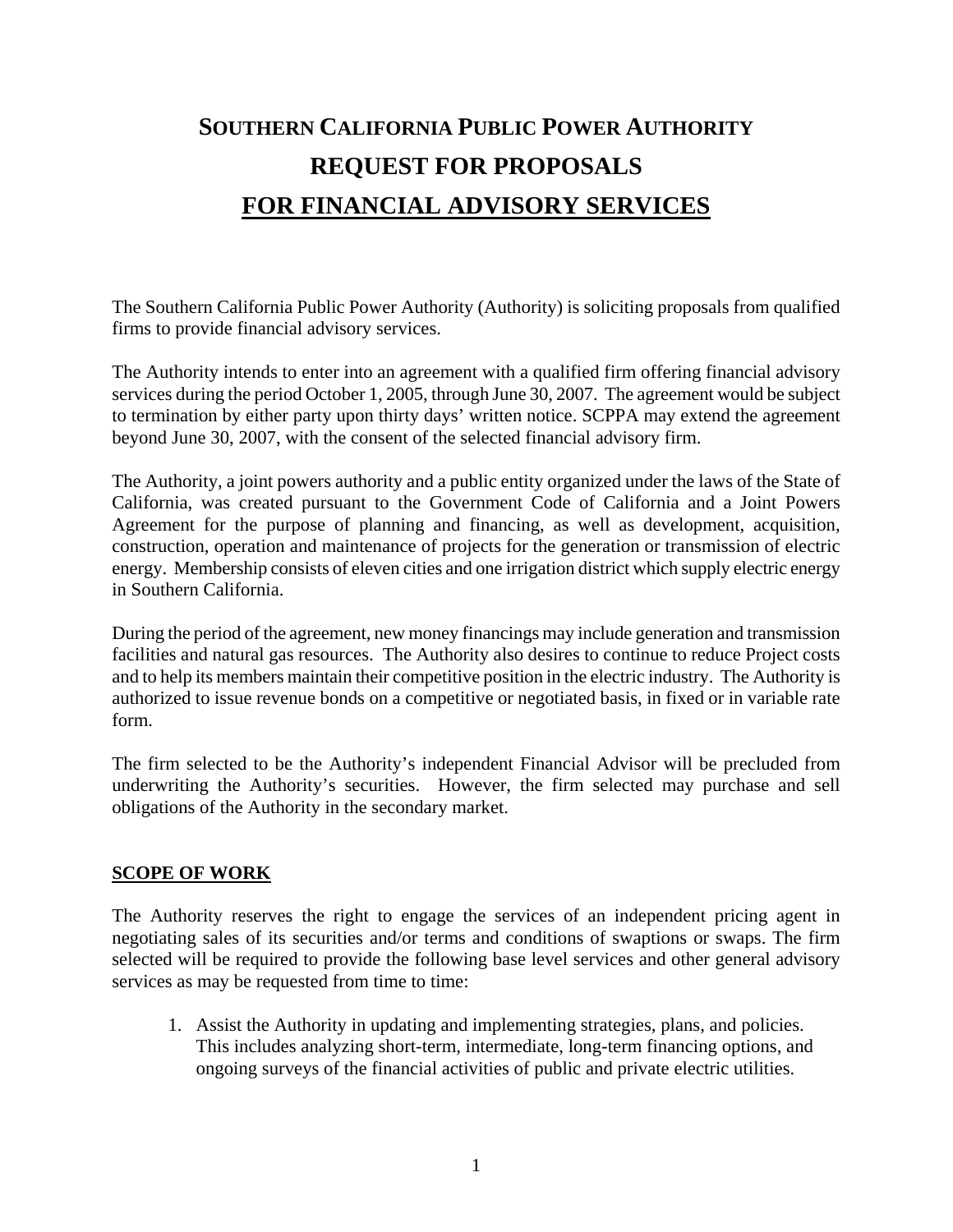- 2. Provide the Authority with information, judgments, and forecasts regarding economic, capital market, and money market conditions.
- 3. Advise the Authority on the timing, method, and structure of its security sales and provide, when requested, consultation in negotiating the components of the underwriters' spread and the pricing and other terms of the securities offered.
- 4. Assist the Authority in preparing and reviewing documents necessary for the sale of its securities and the investment of the proceeds thereof.
- 5. Assist the Authority, in coordination with the Authority's bond counsel, in ensuring that applicable laws and regulations relating to security offerings are followed.
- 6. Assist the Authority in preparing for meetings with rating agencies and investors.
- 7. Assist the Authority in evaluating the performance of syndicate members, distribution of bonds, settlement and post-settlement analyses.
- 8. Assist the Authority in restructuring its debt, including changes in variable rate exposure and early retirement of outstanding obligations.
- 9. Assist the Authority in reviewing and analyzing legislation that may have a financial impact on the Authority.
- 10. When requested, assist the Authority in negotiating contracts, such as swaptions, investment agreements, purchases and sales of assets.
- 11. Upon request, prepare special studies of a financial nature and review new financial products or techniques which may be proposed to the Authority from time to time.
- 12. Assist the Authority in reviewing draft financial reports prior to publication.
- 13. Assist the Authority in developing and maintaining mailing lists for its financial statements.
- 14. Cooperate and coordinate with the Intermountain Power Authority on financial matters.
- 15. Attend monthly Finance Committee and Magnolia Finance Committee meetings and, upon request, attend meetings of the Board and the Investment Committee. From time to time, the Financial Advisor will be asked to meet with staff and to make presentations to the Finance Committee.

A fee structure for the services to be provided should be furnished in a separate envelope or under separate cover as part of your proposal, and should indicate any billing practices that are believed to be unusual. Please identify in your proposal billing practices relating to direct costs, and indirect costs, if applicable. The Authority prefers to receive monthly billing statements. The Authority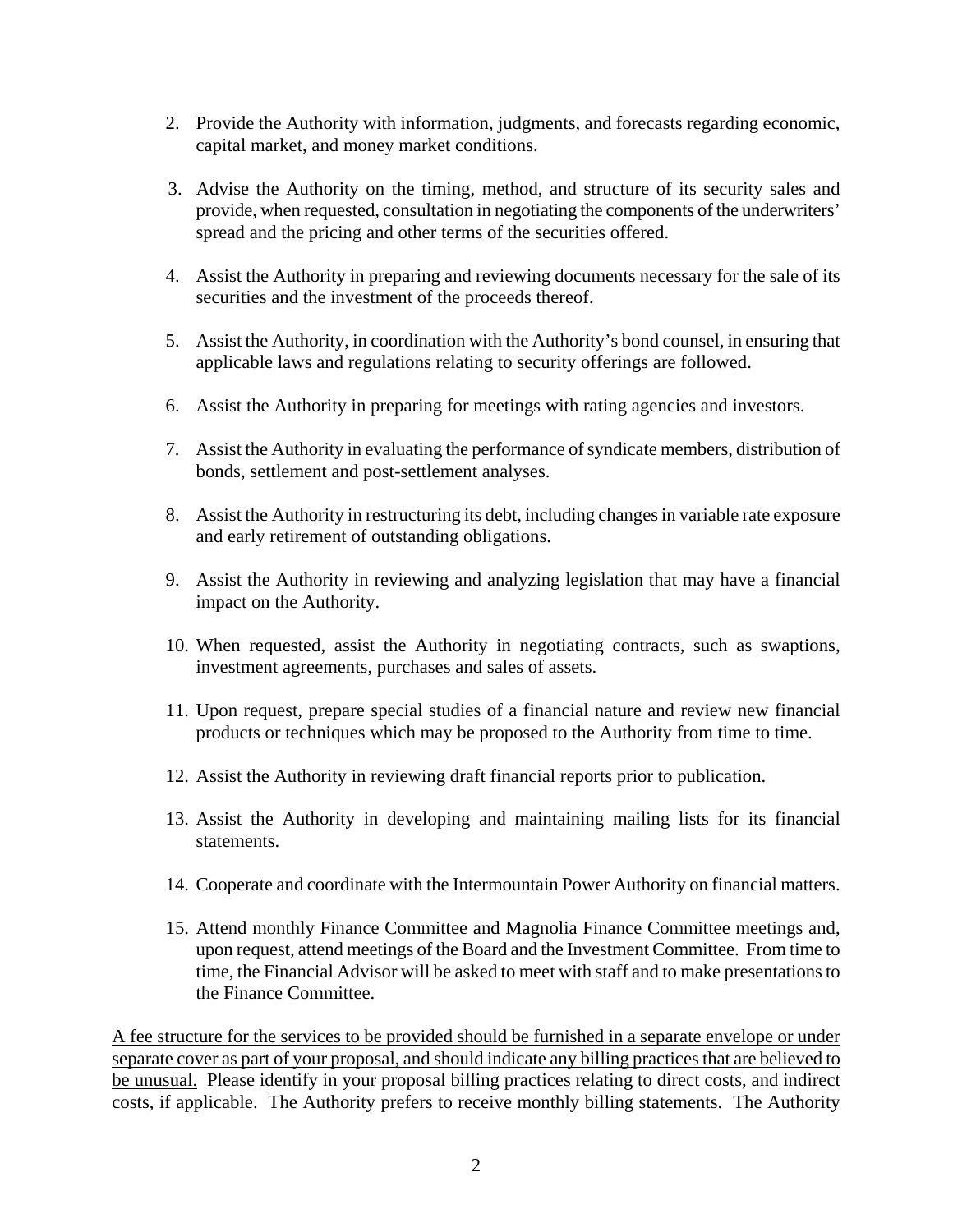reserves the right to negotiate fees prior to awarding a contract. The Authority reserves the right to reject any or all proposals relating to financial advisory services.

In recognizing that the Authority may issue new money bonds, will continue to restructure and reduce its outstanding debt, and engage in forward and/or current refundings to reduce interest costs, please provide fee quotations as follows:

- 1. Specify an annual retainer (which would be paid at the end of each month) and expenses for general financial advisory work, indicating the total number of hours of work you propose to provide the Authority under such retainer. List the work and provide a schedule of hourly rates for each individual to be assigned to this account, as well as an average composite rate.
- 2. Upon approval of specific transactions or other non-routine work by the Board, indicate in your proposal how you will charge the Authority for such assignments.

In addition to reserving its right to negotiate an agreement, the Authority reserves its right to negotiate fees for services not anticipated by the proposer in its annual retainer prior to authorizing commencement of such work. Should the hours projected to be worked exceed the number of hours specified as part of the proposers annual retainer, the Authority reserves its right to negotiate an adjustment in fees to compensate the Financial Advisor.

The Authority has taken a position that the duties described above will cause the firm selected to be deemed "consultant" under the Political Reform Act of 1974 (Gov. Code, §8100 et seq.), as amended, and subject to that Act's restrictions and mandatory disclosure provisions.

#### **EVALUATION CRITERIA**

The key criteria for selecting a Financial Advisor will be: (1) the capability of the firm, (2) the experience of personnel assigned to the SCPPA account, and (3) the economics involved in providing service, taking into consideration the locations and travel requirements of assigned personnel.

The Authority will short-list those firms to be interviewed. The Authority will establish an order of preference of those firms interviewed, and negotiation of an agreement with the preferred firm will be undertaken. The criteria used by the Authority will include, but not be limited to, the qualifications and experience of the firm and the individuals who will provide financial advisory services on behalf of the firm to the Authority, the bidder's understanding of the Authority's requirements, the bidder's understanding of the energy industry, and the bidder's methodology and approach to financial advisory work.

The Authority reserves the right to reject any or all submittals and to waive irregularities in any submittal if that is determined to be in the best interest of the Authority. The Authority may request additional information from any of the firms submitting proposals. The Authority shall not be responsible for the cost of preparing a proposal, or travel or other costs incurred should an interview opportunity be offered. The interviews will take place in Southern California in July, with the date,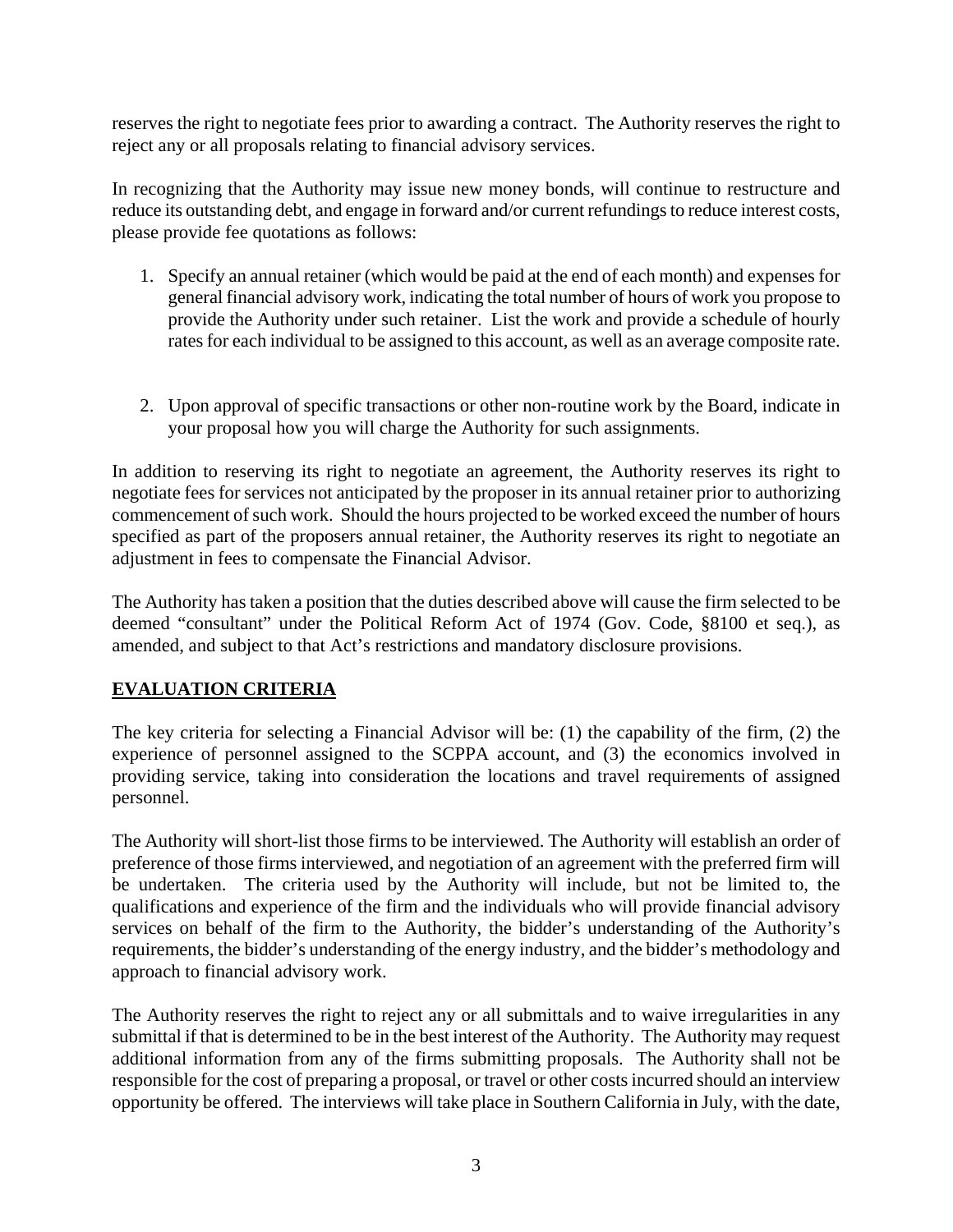time, and location to be announced by the Authority.

If you have questions about the Authority or the process described herein, please contact the Finance and Accounting Manager, Mr. Craig A. Koehler, at (626) 793-9364. You are requested to limit your questions to matters relating to the Authority and this proposal process. Any matters relating to the qualifications of your firm should be raised only in the proposal submitted and, if applicable, the interview. **Please do not contact Board members or any members of the Finance Committee members during this selection process regarding this RFP or your proposal.**

Firms not chosen for the interview process or as final candidates for the negotiation and selection process will be notified.

To be considered, please submit your proposal, plus 10 copies and a CD, to be received no later than the close of business on July 1, 2005. One additional proposal should be e-mailed to ckoehler@scppa.org. Proposals should be addressed to:

> Mr. Craig A. Koehler Finance and Accounting Manager Southern California Public Power Authority 225 S. Lake Ave., Suite 1250 Pasadena, CA 91101

Proposals shall be submitted in a sealed package, clearly marked with:

#### **RFP for Financial Advisory Services**

The proposed fee schedule as specified in the RFP, should be furnished in a separate envelope or under separate cover.

Attachments:

- (1) Request for Proposal Instructions
- (2) The Authority's 2003/2004 Annual Report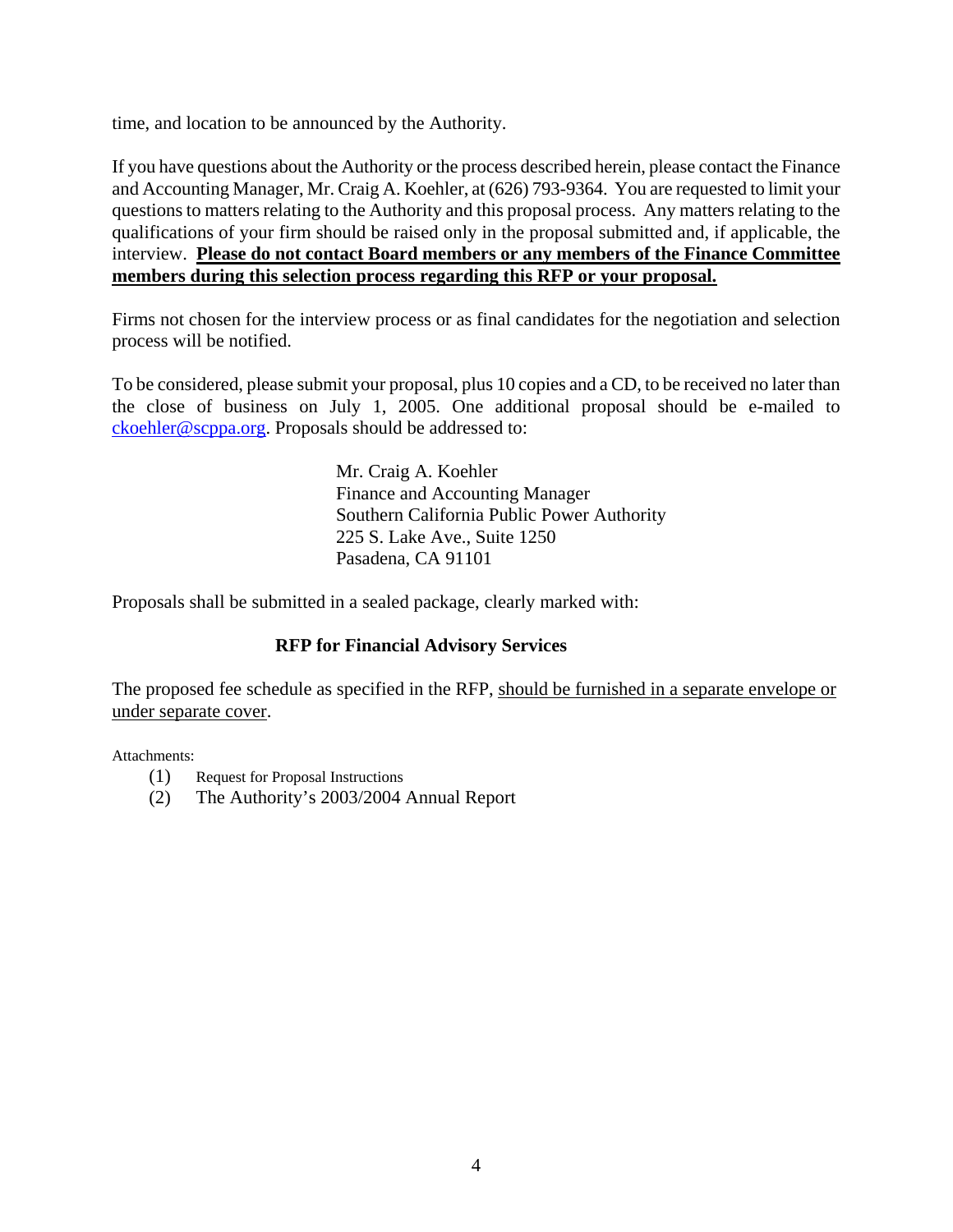### **SOUTHERN CALIFORNIA PUBLIC POWER AUTHORITY**

### **REQUEST FOR PROPOSAL INSTRUCTIONS**

To achieve a uniform review process and obtain the maximum degree of comparability, it is requested that **one original plus ten copies and CD** (and an e-mail to ckoehler@scppa.org ) of your proposal be tabbed and organized as follows:

*(Please note that reference to firm shall include firms if joint proposals or subcontractors are to be used.)* 

1. Letter of Transmittal

#### **Interested bidders must sign the proposal.**

2. Title Page

Show the RFP subject, name of the proposer's firm, address, telephone number, name of contact person, date proposal submitted.

#### 3. Table of Contents

Clearly identify the material by section and page number.

- 2. Narrative
	- (a) Give a brief description of your firm's experience serving as a financial advisor and/or independent investment advisor, and provide a narrative description of relevant experience and/or capabilities, particularly with major operating utilities and joint action agencies in and outside of California. State whether your focus is as a regional firm, an east coast firm, a west coast firm, or a national service area firm. Provide recent public agency and independently owned utility references, at least three if possible, including phone numbers of clients for which the lead individuals in your proposal served.
	- (b) Describe any situations that have occurred in the last five years where your services as a Financial Advisor were terminated.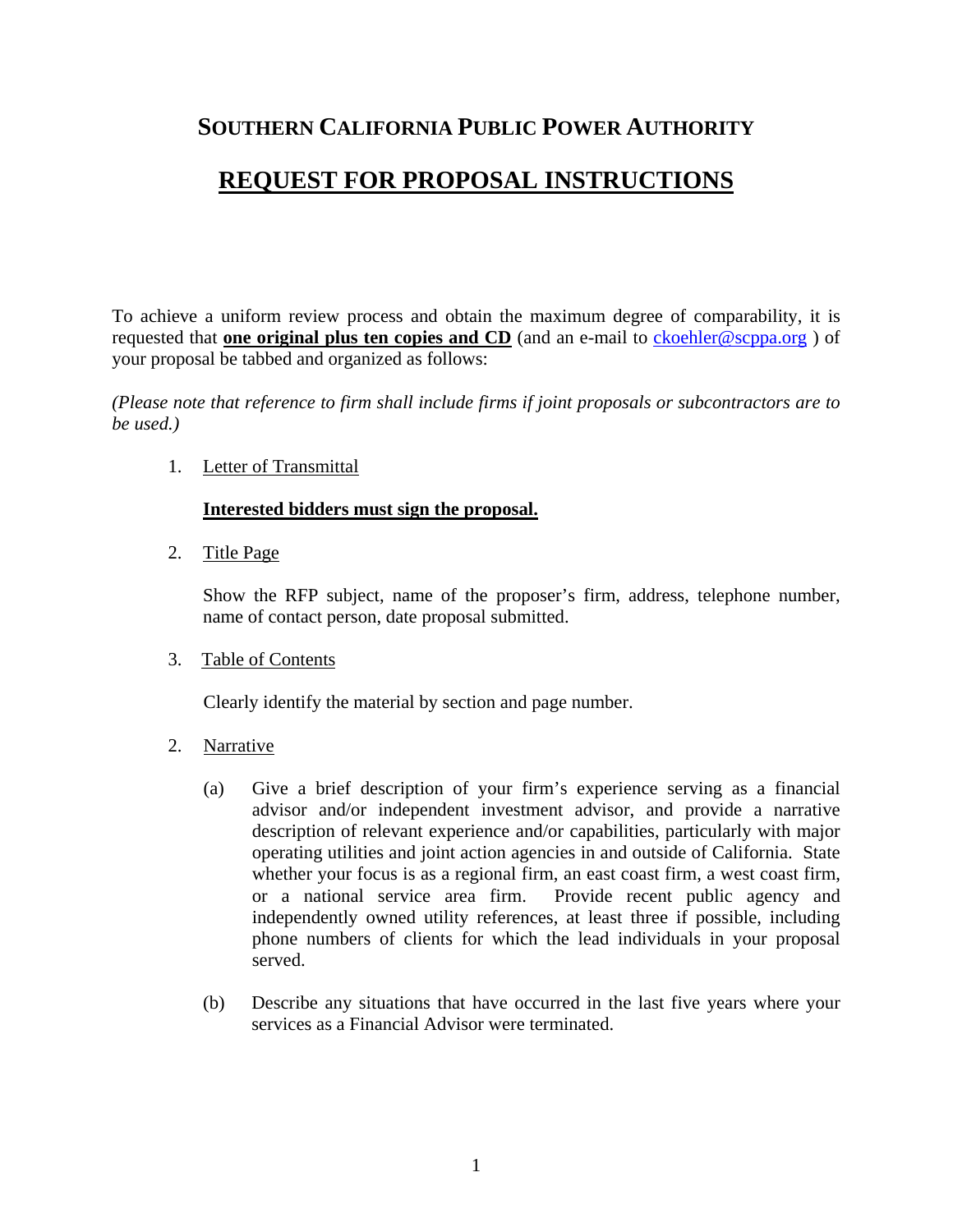- (c) Identify the members of the team who will primarily be assigned to work on this account including their normal work location. Include resumes for such individuals. The individual(s) responsible for the day-to-day relationship with the Authority should be clearly identified. All individuals primarily assigned to work on this account must participate in the interview if your firm is selected as a finalist.
- (d) State your understanding of the work to be done and how resources will be provided to best serve the Authority.
- (e) Describe any innovations you have developed or worked on for tax-exempt issues, and taxable issues in domestic or international markets, with a brief outline of the problem, your solution, and the results.
- (f) Describe your firm's role in evaluating financing alternatives other than bonds. Briefly mention alternatives that you believe may be appropriate for the Authority's use.
- (g) Outline the circumstances under which either a competitive or negotiated underwriting would be preferred. What role would your firm expect to play as Financial Advisor under each method?
- (h) Outline the activities your firm would undertake to facilitate the sale and marketing of the Authority's debt. Describe your firm's experience with these activities.
- (i) What role would your firm expect to play in refinancing the Authority's debt? Describe your firm's experience in this area.
- (j) What technical support services does your firm have available? How would you use these services in formulating financing strategies for the Authority?
- (k) If your firm is an independent advisor not engaged in underwriting securities, indicate your role in structuring and pricing negotiated sales (i.e., contacts with underwriting firms, trading desks, etc. to ascertain price indications). Provide samples of structures and savings you believe your approaches generated.
- (l) Provide a brief discussion of any other information that you believe to be relevant to your firm's qualifications and of particular interest to the Authority (i.e., your role in assisting other electric utilities in becoming lower-cost service providers and any reports that your firm prepared regarding competition and the restructuring of the electric industry).